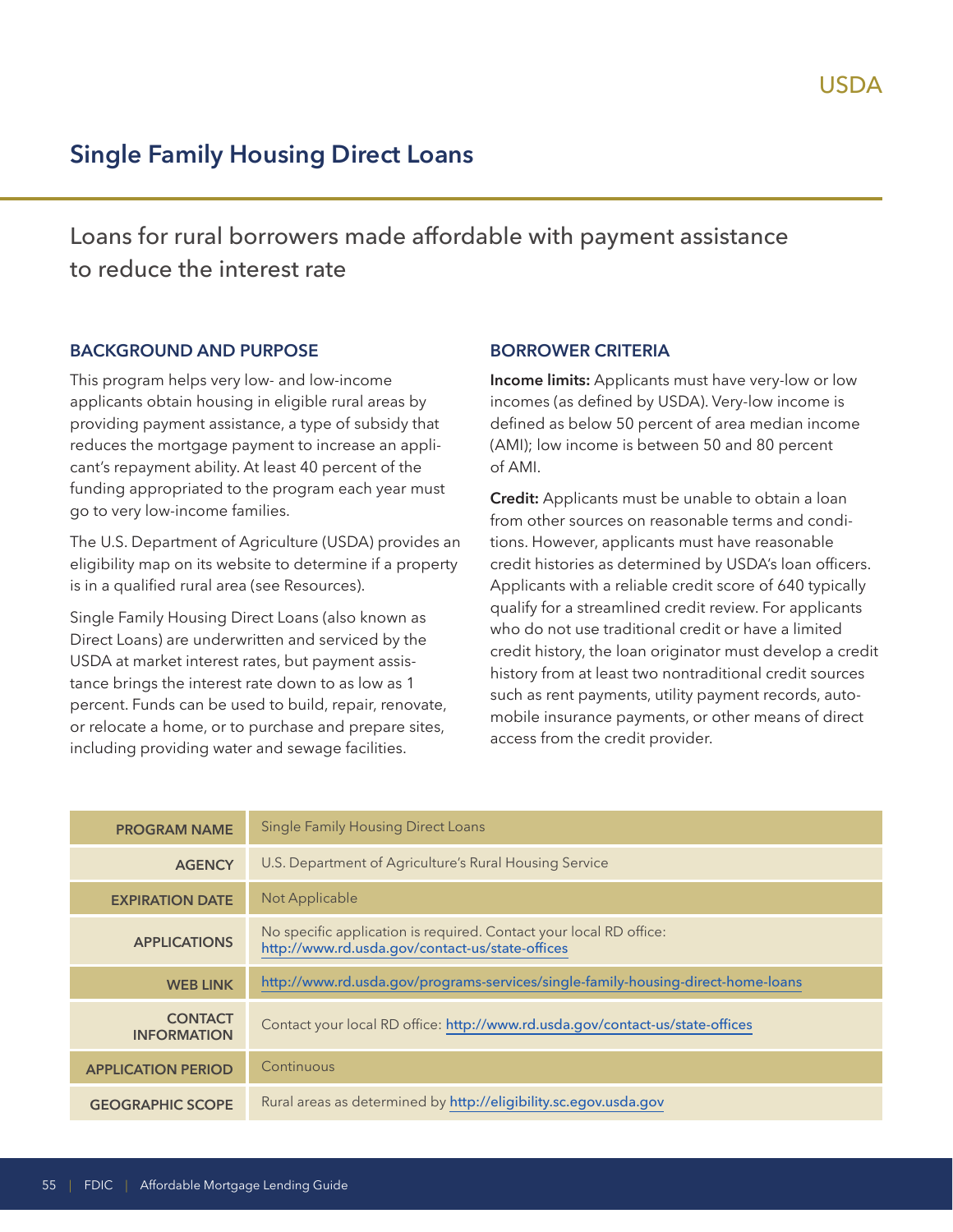**First-time homebuyers:** This program is exclusively for first-time mortgage holders. Housing counseling is mandatory.

**Occupancy and ownership of other properties:** Prospective borrowers must be without safe, decent, and sanitary housing. Only owner occupancy is supported through this program, not income producing activities. Properties must be 2,000 square feet or less and not have a market value in excess of the applicable area loan limits.

**Special populations:** USDA offers variations on the Direct Loan for mutual self-help housing, condominium housing, community land trusts, manufactured housing, and the Rural Housing Disaster Loan Program.

**Special assistance for persons with disabilities:** Special design features or permanently installed equipment to accommodate a household member who has a physical disability may be financed using this loan.

**Other:** Borrowers must meet citizenship or eligible noncitizen requirements.

## **LOAN CRITERIA**

**Loan limits:** USDA has its own area loan limits that vary by county.

**Loan-to-value limits:** The loan-to-value ratio may be 100 percent or more to cover closing costs.

**Adjustable-rate mortgages:** Not allowed. A fixed interest rate is based on current market rates at loan approval or loan closing, whichever is lower. Up to a 33-year payback period or a 38-year payback period for very low-income applicants who cannot afford the 33-year loan term. For manufactured homes, the term is 30 years.

**Down payment sources:** No down payment is typically required. Applicants are required to use assets in excess of the asset limits of \$15,000 for non-elderly applicants and \$20,000 for elderly applicants as a down payment.

**Homeownership counseling:** Required for first-time homebuyers. The Rural Housing Service attempts to connect prospective buyers with free or reasonably priced counseling in the appropriate geographic area, and makes exceptions where counseling is not reasonably available.

**Mortgage insurance:** No mortgage insurance is required. "Insurance" in documentation refers to homeowner's insurance.

**Debt-to-income ratio:** The borrower's payment for principal, interest, taxes, and insurance (PITI) is the lower of 24 percent of the borrower's income or principal and interest calculated at a 1 percent interest rate on the loan, plus taxes and insurance. Eligibility is also affected by repayment feasibility, which is determined by using ratios of repayment (gross) income to PITI and to total family debt.

# **POTENTIAL BENEFITS**

Lenders can earn a fee by helping borrowers package their applications.

No preapproval or training is required by USDA.

may receive favorable consider Loans originated through USDA ation under the CRA, depending on the geography or income of the participating borrowers.

# **POTENTIAL CHALLENGES**

- package applications, not origi Community banks may only nate loans.

with mission-oriented organi It may be necessary to partner zations to develop a pipeline of prospective borrowers.

Depending on the needs in a bank's service area, funding may not be adequate to the need.

Only available in rural areas, which may not correspond to a bank's service area.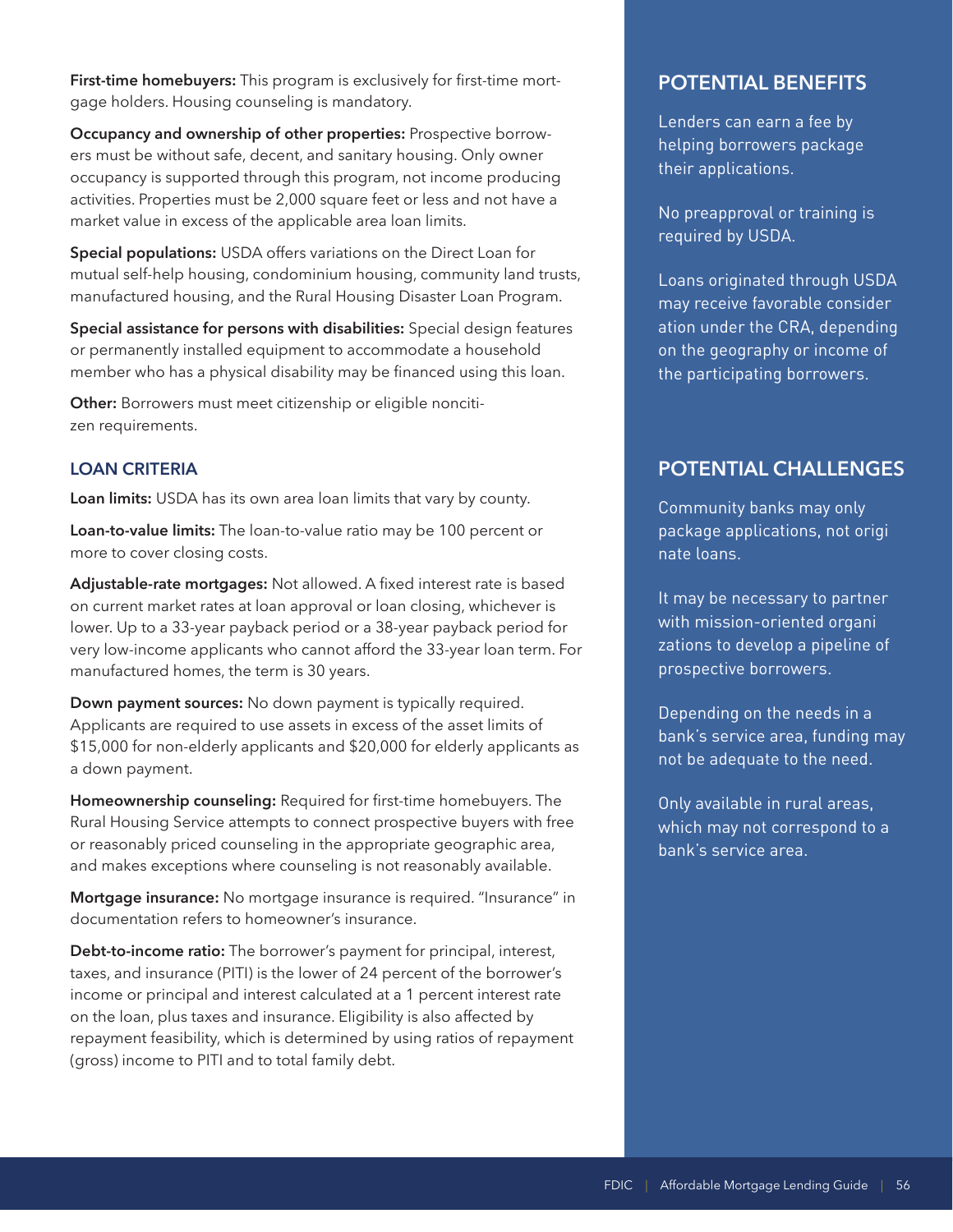#### **Temporary interest rate buy downs:** Not applicable.

**Refinance:** Not applicable.

**Interest rate:** Market rate. Payment assistance can reduce the interest rate to as low as 1 percent.

**Subsidy recapture:** The payment assistance subsidy that reduces the effective interest rate must be repaid to USDA when the property is sold, transferred, or no longer occupied by the customer. This works based on the assumption that the home increases in value and the borrower improves his or her circumstances through access to stable, decent, and affordable housing. If the loan is being paid off, but the customer continues to live in the property, there are two payment options: (1) the borrower pays the subsidy recapture when the loan is paid off (the subsidy recapture is discounted by 25 percent if this option is chosen); or (2) defer the payment of the subsidy recapture until the property is sold, transferred, or no longer occupied by the customer. The subsidy recapture will not be discounted when the loan is paid off, nor will the discount apply in the future if this option is chosen.

**Leverage:** Applicants who demonstrate the ability to obtain a portion of the needed funds from outside sources should do so. Loans leveraged with other funding sources receive processing priority.

## **ADDITIONAL INFORMATION**

**Loan packager:** Community banks may charge a fee to act as a loan packager for interested customers, though the service is optional for borrowers. USDA supports partnerships with loan application packagers since packagers can promote the program in underserved areas, prescreen, and educate potential applicants to save USDA staff time, counsel potential applicants on how to improve their ability to qualify, and ensure that applications are complete. Processing times vary depending on funding availability and program demand in the area in which an applicant is interested in buying and the completeness of the application package. Typically, applicant eligibility, loan approval, and loan closing may be accomplished within approximately 90 days of filing of the written application. However, depending on the availability of government funding, this time frame may be extended. The

applicant is periodically advised regarding the status of his or her application when there is a lack of funding.

**Funding:** The Direct Loan program is subject to appropriations. Typically, about \$900 million is available annually.

#### **Potential Benefits**

- Lenders can earn a fee by helping borrowers package their applications.
- No preapproval or training is required by USDA.
- Loans originated through USDA may receive favorable consideration under the CRA, depending on the geography or income of the participating borrowers.

#### **Potential Challenges**

- Community banks may only package applications, not originate loans.
- It may be necessary to partner with missionoriented organizations to develop a pipeline of prospective borrowers.
- Depending on the needs in a bank's service area, funding may not be adequate to the need.
- Only available in rural areas, which may not correspond to a bank's service area.